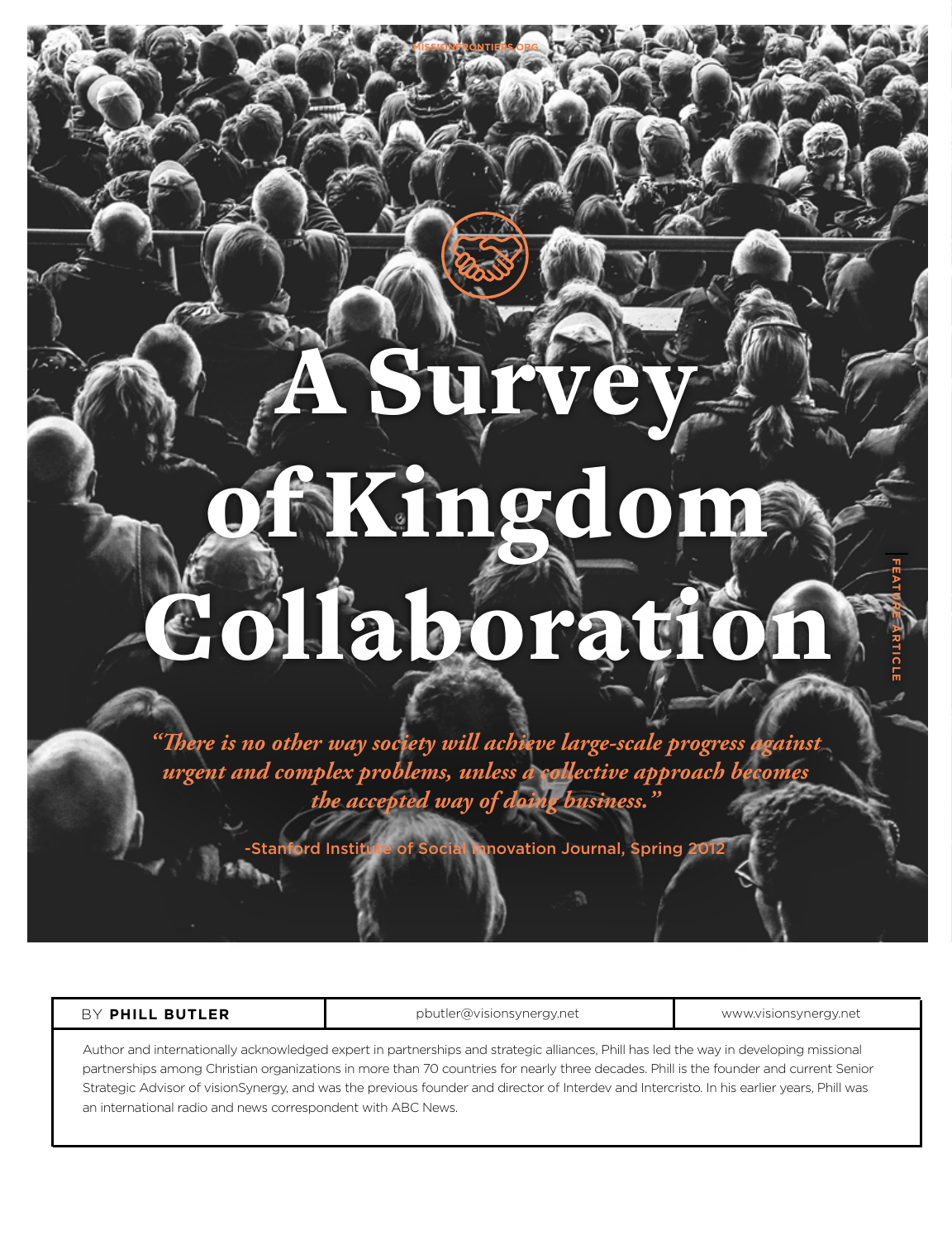## What's the Challenge?

All cultures have both idealized and realized values. These values represent the way things ought to be and the way they really are. Near the top of the list of Christian idealized values is the vision Jesus gives His followers in John 17:21-23—"That they may all be one as you and I are one, so that the world may know that you have sent me."1 The distance between what we hope for in Kingdom collaboration and the way things really are often create tension, disappointment, and even disillusionment. But there is real cause for hope!

## Historical Context and Previous Models

Over the decades a number of ingredients at the field level have opened hearts and minds to cooperation as an alternative to Western paradigms of individualism: Distance from home constituencies (read: difficulty for sponsors to look over your shoulder); an awareness of limited resources in the face of overwhelming need; a sense of a lack of effectiveness, if not failure; intense isolation; and an acute awareness of Satanic opposition.

In North America, mission agencies originally came together in the IFMA (Interdenominational Foreign Mission Association, and the EFMA (Evangelical Fellowship of Mission Agencies), finally merging into Missio Nexus—now with 261 mission agencies, over 70 churches, and 200+ individuals as members.

The World Evangelical Alliance Missions Commission (WEAMC, https://mc.worldea.org/) with an international leadership team spread across nine regions has nearly dozens of associated national mission alliances. Reflecting the vitality and scale of non-Western initiative, the India Missions Association has over 254 members!

## Change In The Wind

Following its launch at the historic 1974 meeting in Lausanne, Switzerland, the Lausanne Movement has linked individuals rather than organizations. In face of a World Council of Churches in decline, Lausanne's power was the core call of evangelical theology and evangelism expressed in a twin commitment to holism (the Lausanne Covenant) and the awareness of unreached peoples (Ralph Winter's singular contribution to the 1974 Lausanne Congress). The Lausanne Movement provided a safe haven for many individuals who shared these commitments but found little, if any, resonance in their own denominational or organizational structures. Today, the Lausanne Movement (www.lausanne.org) is home to a range of evangelism-related consultations, links global leaders across twelve regions, and is home to 36 "Issue Networks" involving hundreds of leaders across dozens of countries.

Revolutionary forces—the ease and lowering of costs of communications, the advent of the internet and, more recently, social media—combined with the growing ease and lowering costs of transportation—accelerated a powerful trend identified in the 1970s and 80s: the shift of power of social structures from the center to the edges.

In the evangelical missions community this was expressed in a range of non-traditional initiatives, outside of formal church-related structures including:

- Intervarsity's "Urbana" missions events with thousands of college students connecting, typically, with up to 150 cooperating mission agencies, finding their way into significant international service.
- The revolutionary Intercristo initiative that collaboratively brought over 2,000 mission and Christian service agencies together across the U.S., the UK, France, and Germany to more effectively connect individuals who wanted to serve with specific global opportunities. Initially criticized for its groundbreaking use of computers, Intercristo linked tens of thousands of individuals to naturallyrelated field work over its 40-year life.
- And the 1986 birth of the intentional, multiagency, partnership approach to unreached people pioneered by Interdev. From an initial meeting of a dozen ministries in Malaga, Spain over the following 16 years the movement spawned strategic evangelism partnerships in over 90 languages where previously that had not been a single nationally-led church.
- Possibly more important, the 1980s partnership movement provided a model for replicable collaborative work by evangelicals across challenging, diverse theological, linguistic, and cultural lines. Rooted in the replicability of the vision, partnership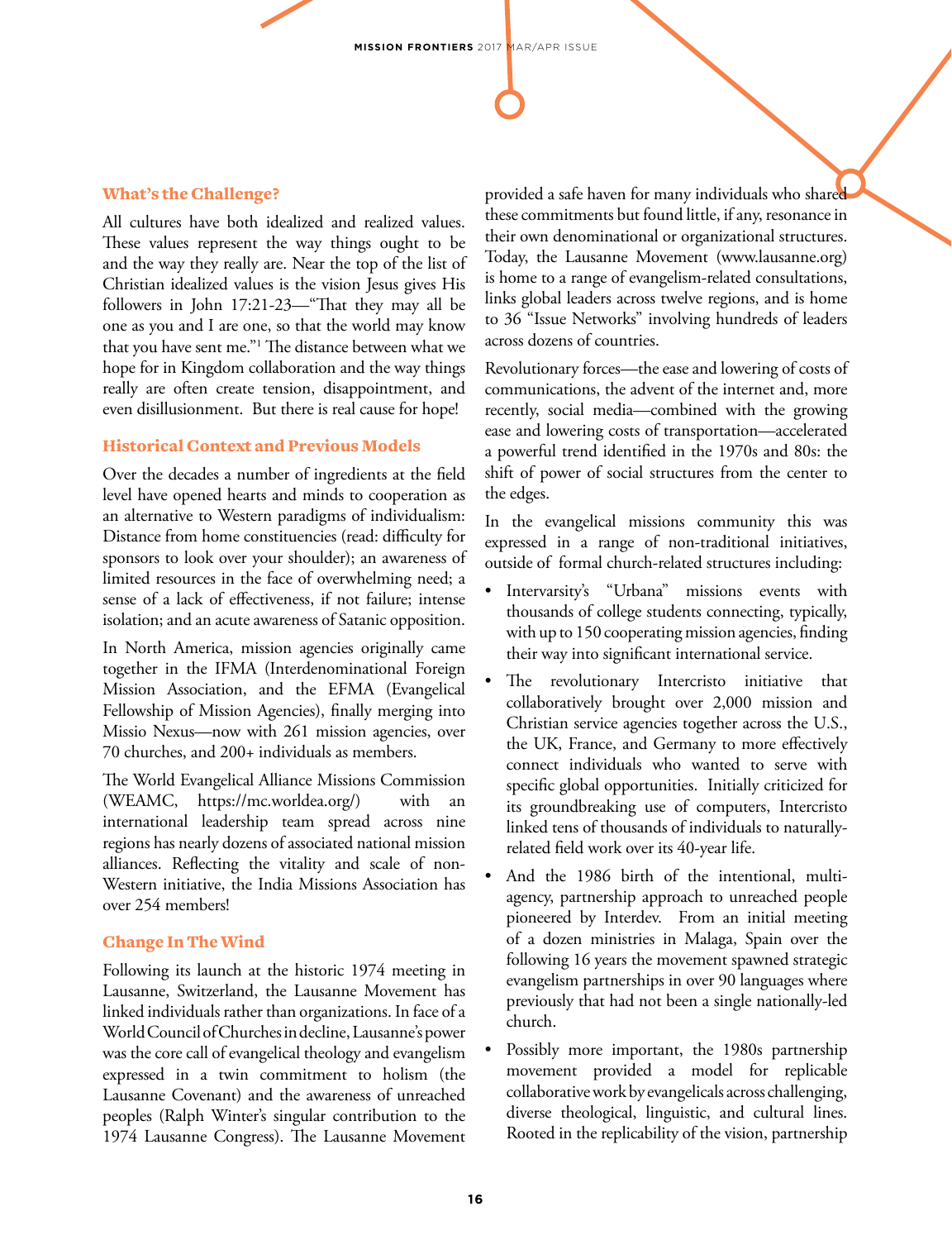From an initial meeting dozen ministri Spain over the following 16 years the movement spawned strategic evangelism partnerships in over 90 languages

development training, from the early 90s through 2003, helped hundreds gain the understanding and skills to facilitate durable collaboration.

While all of this was happening, the 'modern missionary movement' dating back 100+ years was producing extraordinary fruit. The church of Asia, Africa, and Latin America was looking at the world and their responsibility in new ways. In time, hundreds of non-western missionaries began arriving in the field so that Western and Non-Western missionaries were meeting around a common vision. To realize the vision, partnership or other forms of collaboration were the natural way forward.

Also, regionally, like-minded non-Western church and mission leaders were forming new collaborative structures to advance the cause of missions – sharing information, best practices, and encouragement.

MANI (Movement For African National Initiatives) links those across both Anglophone and Francophone Africa. COMIBAM links the Spanish and Portuguese language missions community in the Americas and Europe. And these were barely the tip of the iceberg.

## Variations On The Theme – The Collaborative Vision Grows

As the number of language-specific or people groupspecific partnerships grew, annual regional consultations sprang up to link partnership leaders. As the next level of collaboration, these regional consultations provided opportunity for people from within the region to meet, share experiences and resources. They were also a natural forum for those from outside the region who had interests inside the region. More than a dozen of these annual consultations emerged, from French-speaking West Africa across to Southeast Asia.